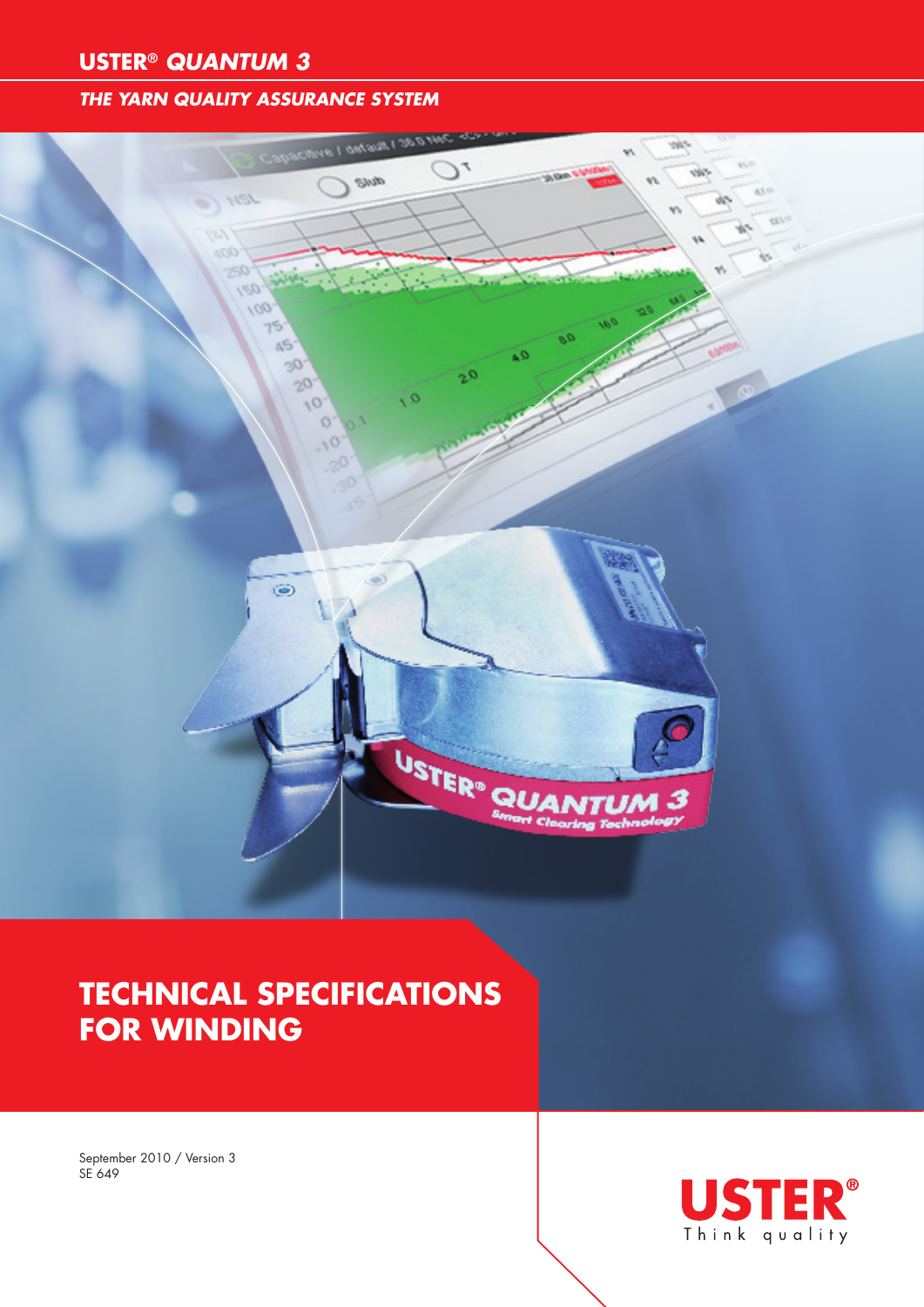#### **© Copyright 2010 by Uster Technologies AG. All rights reserved.**

All and any information contained in this document is non-binding. The supplier reserves the right to modify the products at any time. Any liability of the supplier for damages resulting from possible discrepancies between this document and the characteristics of the products is explicitly excluded.

veronesi\TT\Schulung\_Dokumente\On-line\Garnreiniger\UQC\SE-649\_Technical specification Winding for sales and customers.doc

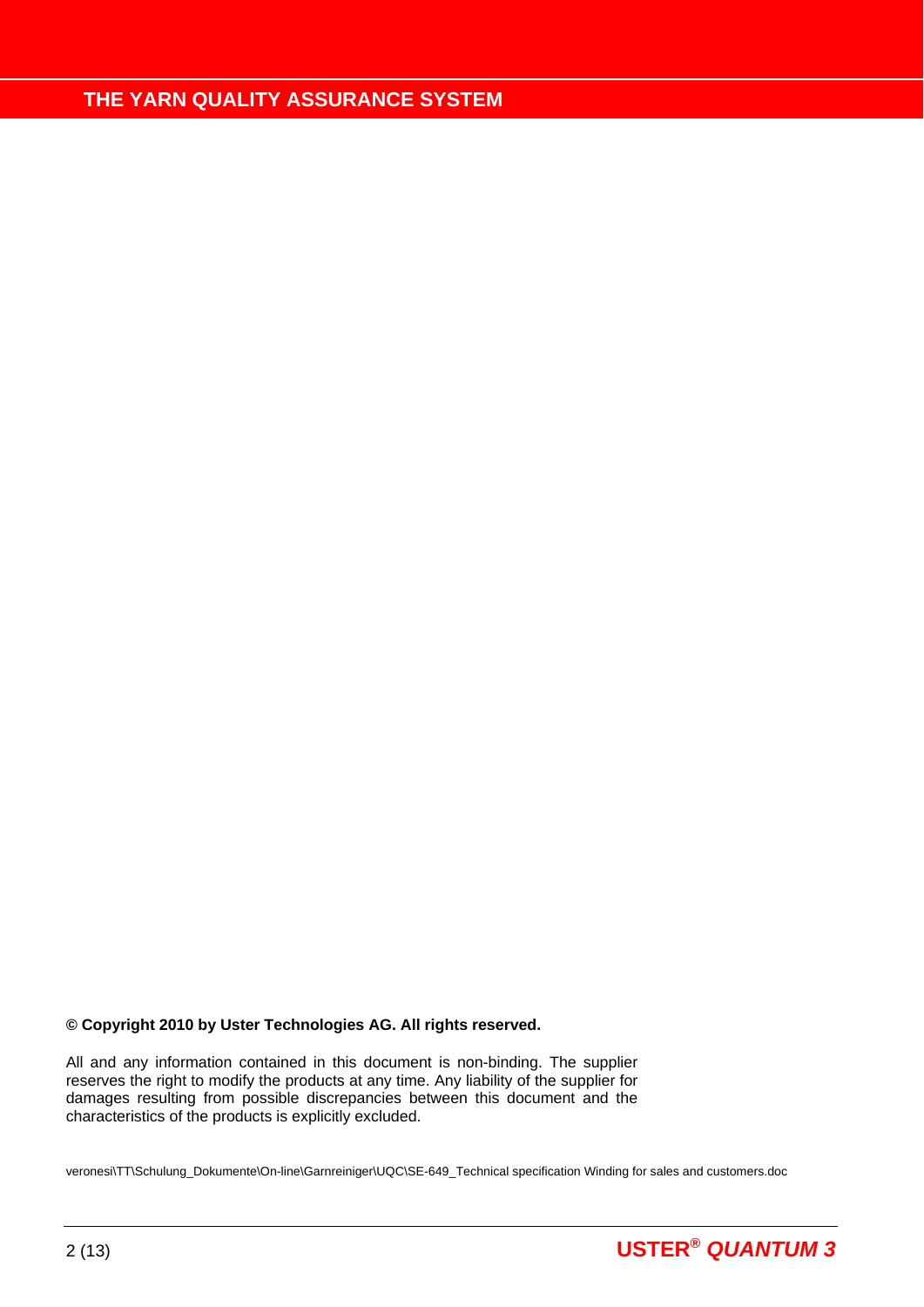## **Contents**

| 1            |                                                           |
|--------------|-----------------------------------------------------------|
| 1.1          |                                                           |
| 1.2          |                                                           |
| 1.3          |                                                           |
| 1.4          |                                                           |
| 1.5          |                                                           |
| 1.6          |                                                           |
| 1.7          | Comparison, capacitive versus optical measuring principle |
| $\mathbf{2}$ | Count range of the USTER <sup>®</sup> QUANTUM 3 sensor  7 |
| 3            |                                                           |
| 4            | <b>Cut alarms, Quality alarms, Special Counters and</b>   |
| 5            |                                                           |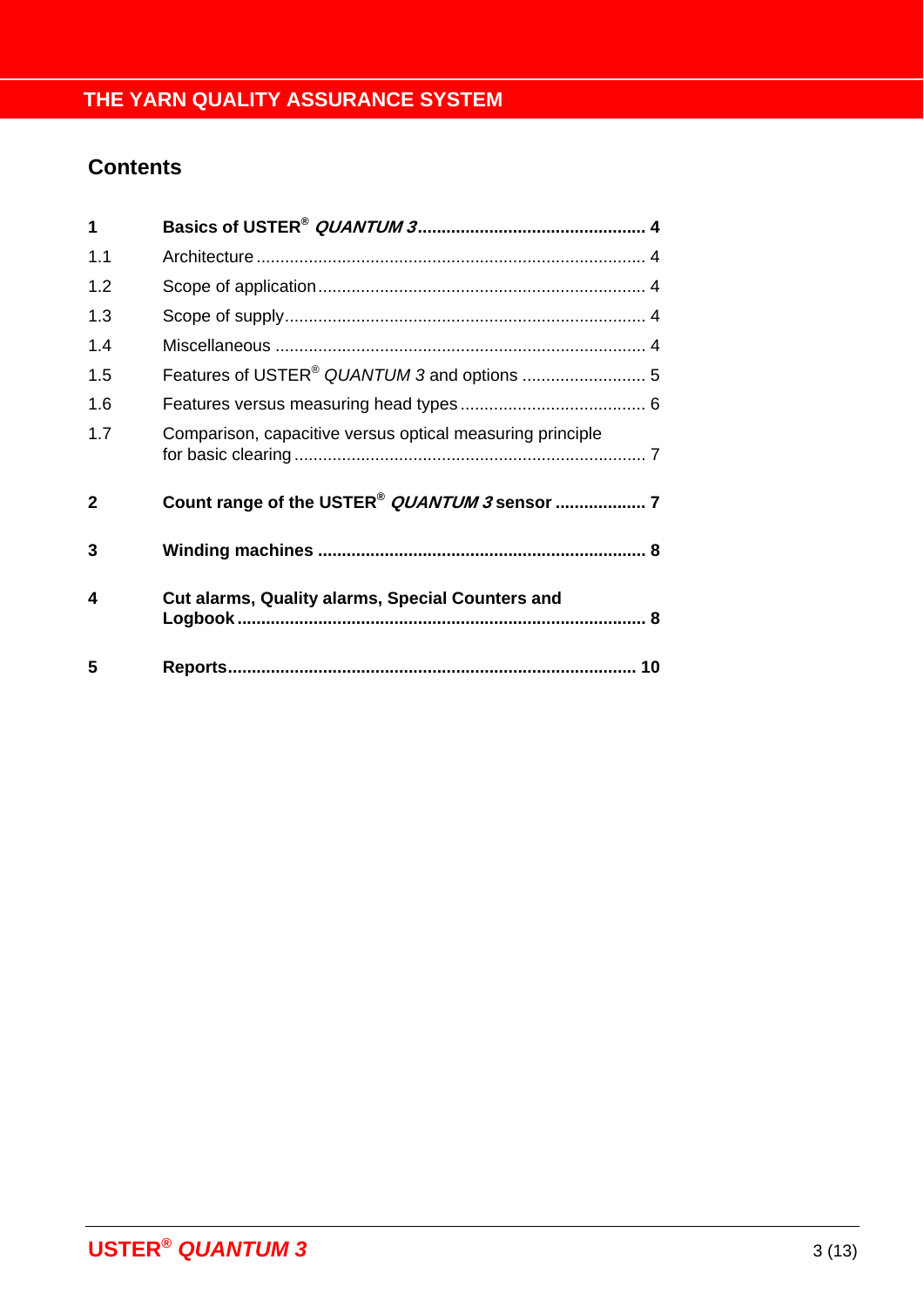## **1 Basics of USTER®** *QUANTUM 3*



*Fig. 1 The USTER® QUANTUM 3 on winding machine* 

### **1.1 Architecture**

The USTER® *QUANTUM 3* is a yarn clearing and monitoring system for winding machines consisting of:

- 1. Central Clearing Unit 6 (CCU6). One control unit per winder. All settings and operational check of each position are made from the Central Clearing Unit
	- Standalone on all winders except Oerlikon Schlafhorst Autoconer 5
	- Integrated with winder Informator on Oerlikon Schlafhorst Autoconer 5
- 2. Intelligent clearer measuring heads (iMH) for each winding position.
- 3. Interface to the winding positions and connecting cables.

### **1.2 Scope of application**

| Yarn types:           | For all spun yarns consisting of natural fibers, blended fibers,<br>synthetic fibers and plyed yarns. |  |  |  |  |  |
|-----------------------|-------------------------------------------------------------------------------------------------------|--|--|--|--|--|
| Languages:            | GB, CN, TR, VN, DE, FR, IT, ES                                                                        |  |  |  |  |  |
| Count range:          | Ne <sub>c</sub> 3 to Ne <sub>c</sub> 200 / Nm 5 to Nm 340 / 2.9 to 200 tex                            |  |  |  |  |  |
| <b>Maximum speed:</b> | 2200 m/min                                                                                            |  |  |  |  |  |
|                       | General Ambient conditions: - Temperature range +5 to 50°C / 41 to 122°F                              |  |  |  |  |  |
|                       | - Humidity up to 95%, not condensing                                                                  |  |  |  |  |  |

### **1.3 Scope of supply**

iMH for each position, Central Clearing Unit (CCU6), Documentation, Tools, Yarn Boards, Yarn Grades

#### **1.4 Miscellaneous**

| <b>Printer:</b>       | USB Printout or via an optional portable printer |
|-----------------------|--------------------------------------------------|
| <b>Access Rights:</b> | Controlled through programmable passwords        |
| Unit system:          | Nec, New, Nm, Tex                                |

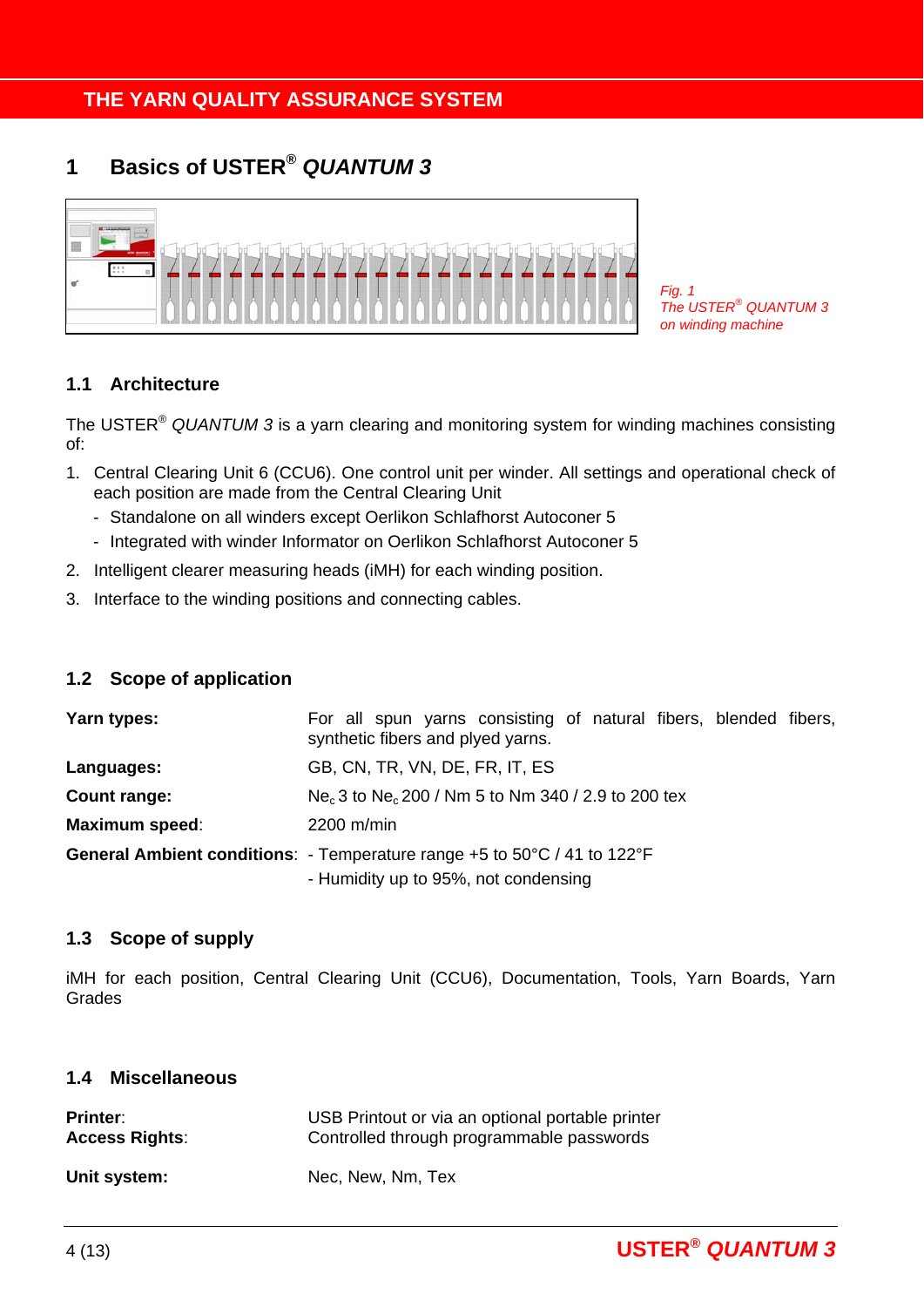## **1.5 Features of USTER®** *QUANTUM 3* **and options**

Table 1 shows the individual features of the options.

| <b>OPTIONS</b>                     | <b>FEATURES</b>                                       | <b>COMMENTS</b>                                                                                    |  |  |  |
|------------------------------------|-------------------------------------------------------|----------------------------------------------------------------------------------------------------|--|--|--|
| <b>Basic</b>                       | Yarn Body (N, S, L, T, CC)                            | Visualization of the yarn characteristics                                                          |  |  |  |
| clearing                           | Smart limits (N, S, L, T, CC)                         | A proposed starting point for clearing limits                                                      |  |  |  |
|                                    | Scatter plot (N, S, L, T, C, CC, J)                   | Visualization of the thick and thin places, count deviations<br>and splices.                       |  |  |  |
|                                    | N, S, L, T                                            | Elimination of the disturbing thick and thin places                                                |  |  |  |
|                                    | C, CC                                                 | Count deviation clearing and monitoring                                                            |  |  |  |
|                                    | Jp, Jm                                                | <b>Splice Clearing</b>                                                                             |  |  |  |
|                                    | Cut forecast                                          | A forecast of cut numbers per 100 km                                                               |  |  |  |
|                                    | <b>Technical alarms</b>                               | Alert for technical problems                                                                       |  |  |  |
|                                    | Textile alarms                                        | Alert for textile problems                                                                         |  |  |  |
| <b>Foreign</b><br>matter           | Dense Area (FD, FL, VEG)                              | Identification of range where foreign fibers are located                                           |  |  |  |
| <b>Vegetable</b>                   | Smart limit (FD)                                      | A proposed starting point for foreign fiber clearing limits                                        |  |  |  |
| <b>Clearing</b>                    | Scatter plot (FD, FL)                                 | Visualization of dark and light foreign fibers                                                     |  |  |  |
| (Option)                           | Dark foreign matter (FD)<br>Light foreign matter (FL) | Elimination of dark and light foreign fibers                                                       |  |  |  |
|                                    | On-line foreign matter classification                 | Classification of foreign fibers                                                                   |  |  |  |
|                                    | Identification of vegetables                          | Separation of vegetable matter                                                                     |  |  |  |
|                                    | On-line vegetable classification                      | Classification of vegetable matter                                                                 |  |  |  |
| <b>Polypropyle</b>                 | Smart limit (PP)                                      | A proposed starting point for polypropylene clearing limit                                         |  |  |  |
| ne fibers<br>(Option)              | Scatter plot (PP)                                     | Visualization of polypropylene fibers                                                              |  |  |  |
| Q-Data                             | Evenness (CV)                                         | Determination of the yarn evenness                                                                 |  |  |  |
| (Option)                           | Imperfections                                         | Determination of the frequent thick places, thin places and<br>neps                                |  |  |  |
|                                    | Basic on-line classification (NSLT, FD, J and<br>VEG) | Classification of disturbing thick and thin places, foreign<br>fibers, splices and vegetables      |  |  |  |
|                                    | Class alarms                                          | Triggering of alarm if the number of disturbing faults has<br>exceed the selected number of faults |  |  |  |
|                                    | Periodic Faults (PF)                                  | Detection of periodic faults                                                                       |  |  |  |
| <b>Hairiness</b>                   | Absolute hairiness measurement                        | Determination of the hairiness value                                                               |  |  |  |
| (Option)                           | Exception spindle detection                           | Recognition of spindles with excessive hairiness                                                   |  |  |  |
| <b>Expert</b><br>(Option)          | Expert                                                | Access to the data output for Expert System and<br>centralized data collection and reporting       |  |  |  |
| <b>Advanced</b>                    | <b>Extended Classes</b>                               | Classification of additional classes in NSLT, F, VEG                                               |  |  |  |
| <b>Classificati</b><br>on (Option) | <b>Tailored classes</b>                               | Classes can be selected by customers                                                               |  |  |  |
| <b>Lab On-line</b><br>(Option)     | Software pack                                         | Software pack consists of Hairiness, Advanced<br><b>Classification and Expert</b>                  |  |  |  |

*Table 1 Features of Basic Clearing and options*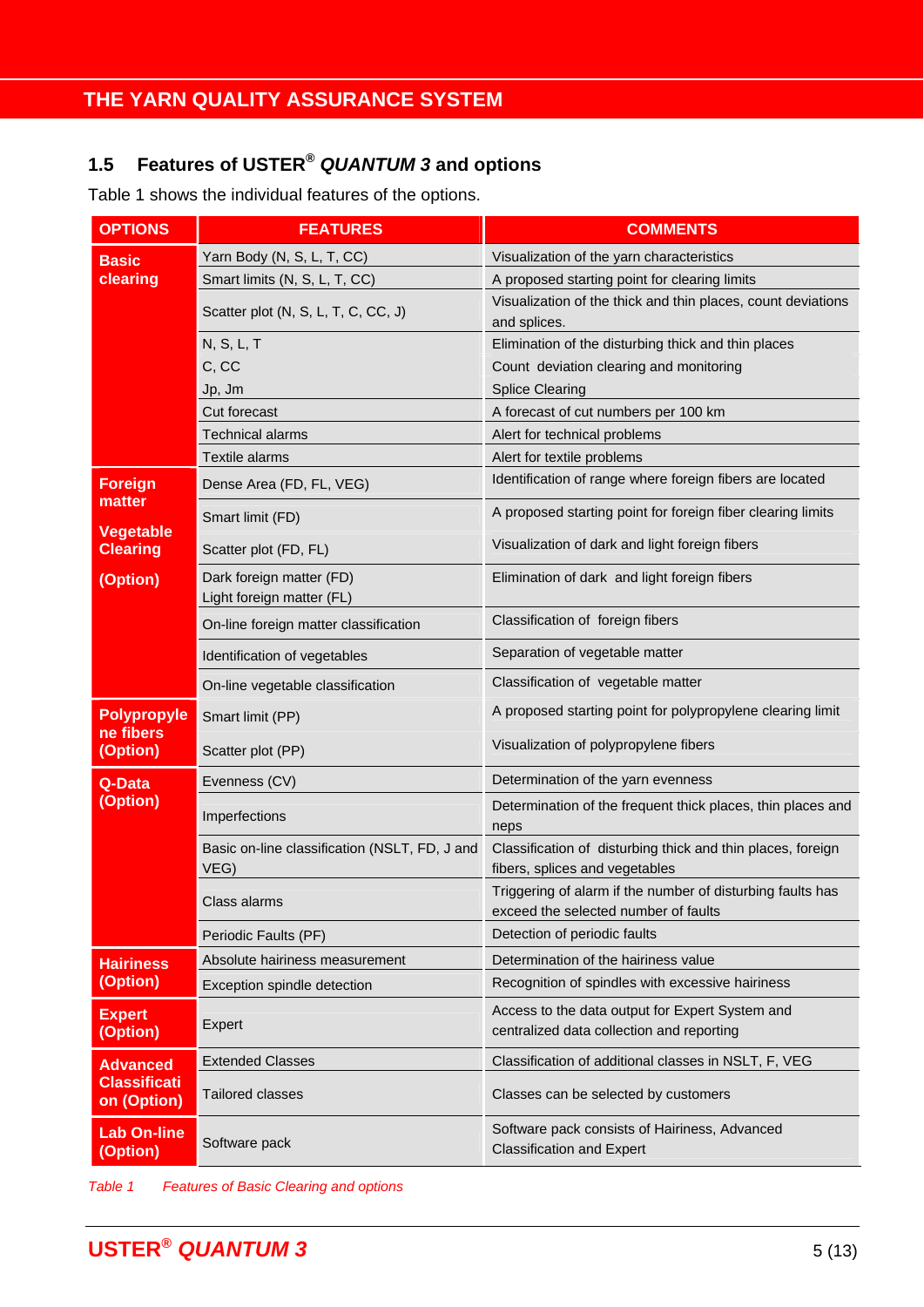### **1.6 Features versus measuring head types**

Table 2 below describes which type of USTER® *QUANTUM 3* sensors for each measuring head is appropriate for which kind of application.

|                                                                                                                                                                                                                                       | <b>USTER<sup>®</sup> QUANTUM 3 SENSORS</b>           |             |             |                           |                  |                                  |                  |  |  |  |
|---------------------------------------------------------------------------------------------------------------------------------------------------------------------------------------------------------------------------------------|------------------------------------------------------|-------------|-------------|---------------------------|------------------|----------------------------------|------------------|--|--|--|
| <b>Capacitive</b><br><b>Capacitive</b><br><b>Capacitive</b><br><b>Capacitive</b><br><b>Optical</b><br><b>MEASURING HEAD TYPES</b><br>C <sub>15</sub> F <sub>30</sub><br><b>C20 F30</b><br>C <sub>15</sub><br><b>O30</b><br><b>C20</b> |                                                      |             |             |                           |                  | <b>Optical</b><br><b>O30 F30</b> |                  |  |  |  |
|                                                                                                                                                                                                                                       | <b>BASIC</b>                                         | X           | X           | X                         | $\boldsymbol{X}$ | X                                | X                |  |  |  |
|                                                                                                                                                                                                                                       | <b>FOREIGN MATTER</b><br>(Option)                    |             |             | X                         | $\boldsymbol{X}$ |                                  | X                |  |  |  |
|                                                                                                                                                                                                                                       | <b>VEGETABLE (Option)</b>                            | ---         | ---         | $\boldsymbol{\mathsf{X}}$ | $\boldsymbol{X}$ | ---                              | ---              |  |  |  |
|                                                                                                                                                                                                                                       | <b>POLYPROPYLENE</b><br>(Option)                     |             |             | $O^*$                     | $O^*$            |                                  |                  |  |  |  |
|                                                                                                                                                                                                                                       | <b>Q-DATA (Option)</b>                               | $\mathbf O$ | $\mathbf O$ | $\boldsymbol{X}$          | $\boldsymbol{X}$ | O                                | $\boldsymbol{X}$ |  |  |  |
| <b>FEATURES</b>                                                                                                                                                                                                                       | <b>HAIRINESS (Option)</b>                            | ---         | ---         | $\mathbf O$               | $\mathbf O$      | ---                              | $\mathbf O$      |  |  |  |
|                                                                                                                                                                                                                                       | <b>USTER<sup>®</sup> QUANTUM</b><br><b>EXPERT 3</b>  | $\mathbf O$ | $\mathbf O$ | O                         | $\mathbf O$      | O                                | O                |  |  |  |
|                                                                                                                                                                                                                                       | <b>ADVANCED</b><br><b>CLASSIFICATION</b><br>(Option) | $\mathbf O$ | $\mathbf O$ | O                         | $\mathbf O$      | $\mathbf O$                      | $\mathbf O$      |  |  |  |
|                                                                                                                                                                                                                                       | <b>LAB ONLINE (Option)</b>                           |             |             | $\mathbf O$               | $\mathbf O$      |                                  | $\mathbf O$      |  |  |  |

*Table 2 The USTER® QUANTUM 3 sensors and options* 

#### **Key:**

**X** This feature is included in this version of the sensor

**O** Product Option Key (POK) is needed to have access to the feature mentioned in the header of this column

**O\*** Hardware upgrade required in the Central Clearing Unit 6 (CCU6) to have access to the feature

**---** Not available with this iMH type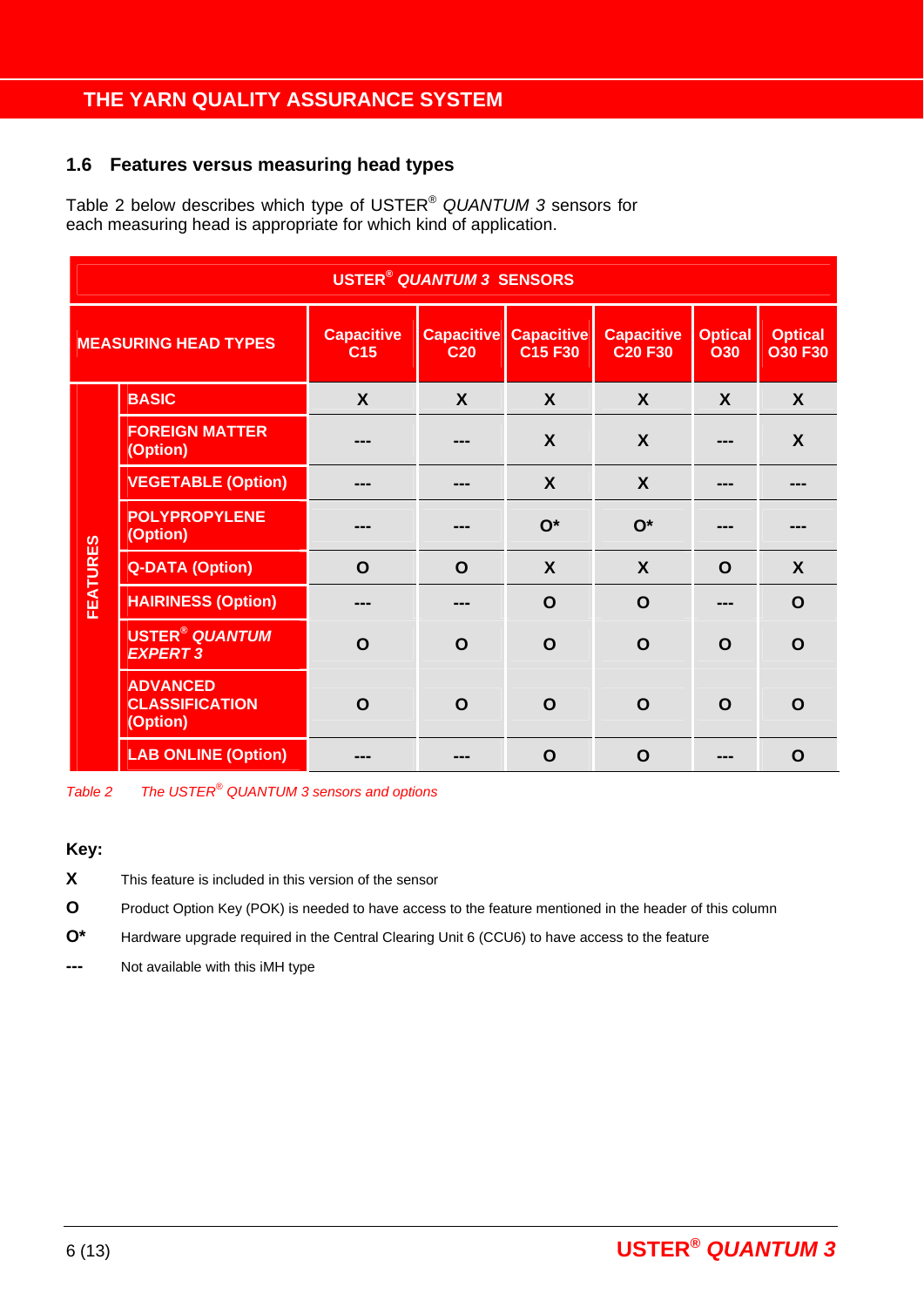### **1.7 Comparison, capacitive versus optical measuring principle for basic clearing**

Table 3 shows the comparison capacitive versus optical measuring principle for basic clearing. In the following table there are a few remarks to the selection of the clearer type.

| <b>OPTIONS</b>                                                                                                                                               | <b>Capacitive principle</b>                                                                                       | <b>Optical principle</b>                                                                                                           |  |  |  |
|--------------------------------------------------------------------------------------------------------------------------------------------------------------|-------------------------------------------------------------------------------------------------------------------|------------------------------------------------------------------------------------------------------------------------------------|--|--|--|
| <b>Basic difference</b>                                                                                                                                      | A capacitive measuring signal is proportional to<br>the cross-section of a yarn                                   | An optical measuring system is proportional to the<br>diameter of a yarn                                                           |  |  |  |
| <b>Sensitivity</b>                                                                                                                                           | A thick place with 3 times more fibers in the<br>cross-section than average produces a signal<br>of +200%         | A thick place with 3 times more fibers in the cross-<br>section than average produces a signal of +73%<br>(Exception: N, S faults) |  |  |  |
| <b>Application</b><br>range                                                                                                                                  | For most of the yarns the capacitive principle<br>can be utilized.                                                | For all the yarns the optical principle can be utilized.                                                                           |  |  |  |
| <b>Contamination</b><br>The capacitive system needs less cleaning of<br>the measuring zone. Particularly useful in dirty<br>environments                     |                                                                                                                   | The optical system needs more cleaning of the<br>measuring zone                                                                    |  |  |  |
| <b>Exception 1:</b><br>The capacitive system is affected by<br><b>Conductive</b><br>conductive fibers and should not be utilized for<br>fibers<br>such yarns |                                                                                                                   | The optical system is not affected by conductive fibers                                                                            |  |  |  |
| <b>Exception 2:</b><br><b>Dyed yarn</b>                                                                                                                      | The capacitive system is not affected by color<br>variations                                                      | The optical system is affected by color variations                                                                                 |  |  |  |
| <b>Exception 3:</b><br><b>Wet splicing</b>                                                                                                                   | It is recommended to minimize the amount of<br>water used for splicing to protect the clearer<br>and the machine. | The optical system is recommended                                                                                                  |  |  |  |
| <b>Exception 4:</b><br><b>Wet spun linen</b>                                                                                                                 | Not recommended                                                                                                   | The optical system is recommended                                                                                                  |  |  |  |

*Table 3 Comparison capacitive versus optical measuring principle for basic clearing* 

## **2 Count range of the USTER®** *QUANTUM 3* **sensor**

The count range of the individual clearer types is shown in Fig. 2. Table serves for the identification of the correct clearer type and explains the count range for colored foreign fiber detection (Option F 30) and polypropylene fibers (Option PP).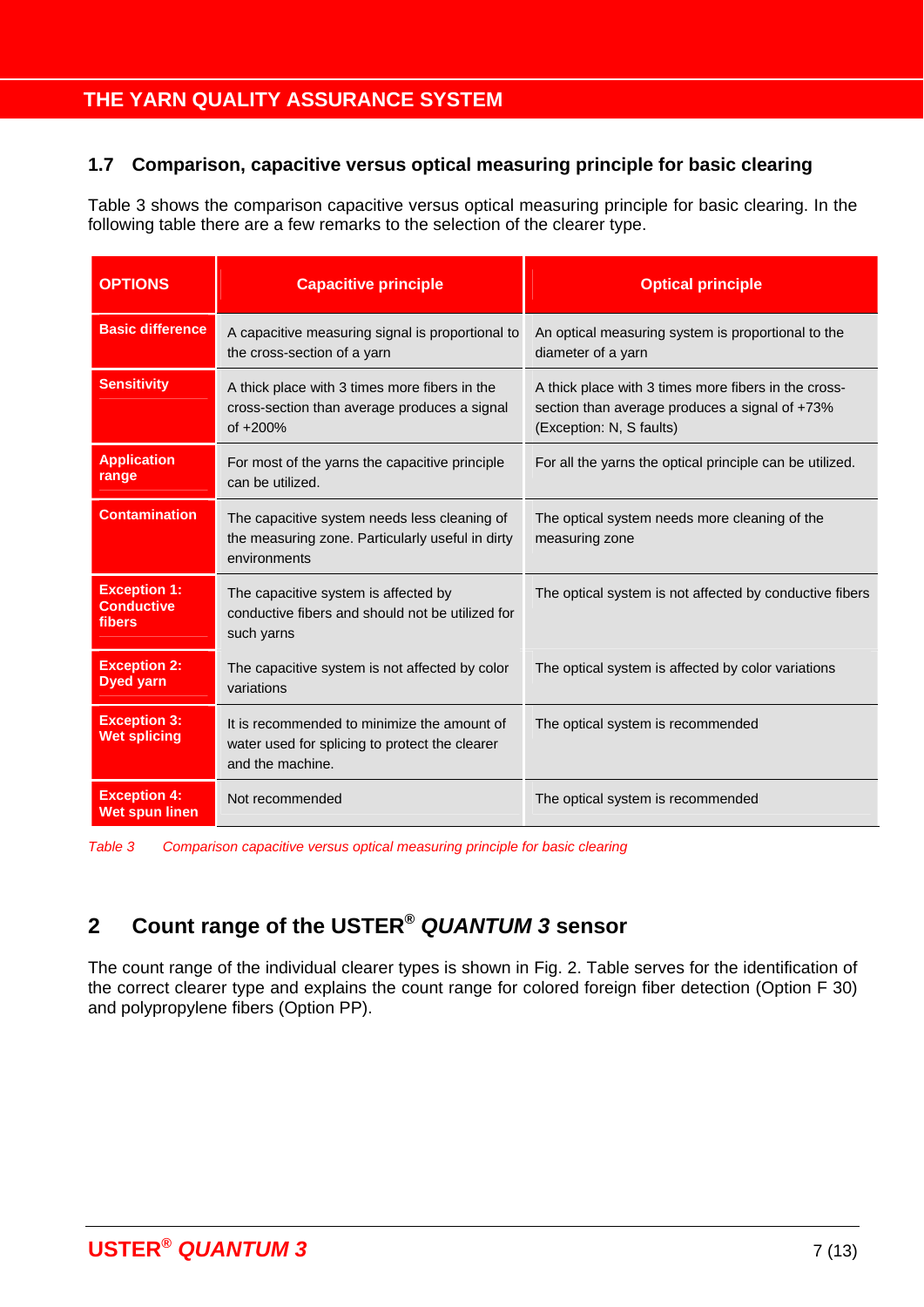

*Fig. 2 The count range of the USTER® QUANTUM 3* 

## **3 Winding machines**

Table 4 shows the winding machines on which the USTER® *QUANTUM 3* can be used:

| <b>Manufacturer</b>  | <b>New machines</b>              | <b>Retrofit</b>                                                        |  |  |
|----------------------|----------------------------------|------------------------------------------------------------------------|--|--|
| Murata               | Murata PC 21C                    | Murata PC 21C                                                          |  |  |
| Oerlikon Schlafhorst | Oerlikon Schlafhorst Autoconer 5 | Oerlikon Schlafhorst Autoconer 338<br>Oerlikon Schlafhorst Autoconer 5 |  |  |
| Savio                | Savio Orion<br>Savio Polar       | Savio Espero<br>Savio Orion<br>Savio Polar                             |  |  |
| Qingdao              | Qingdao Smaro                    | Qingdao Smaro                                                          |  |  |

*Table 4 Winding machines* 

## **4 Cut alarms, Quality alarms, Special Counters and Logbook**

Table 5 shows the technical and textile alarms: In the table the following abbreviations are used:

#### **Abbreviations:**

 $Q = Q$ -Data  $F =$  Foreign fibers  $H =$  Hairiness  $PP =$  Polypropylene A = Advanced Classification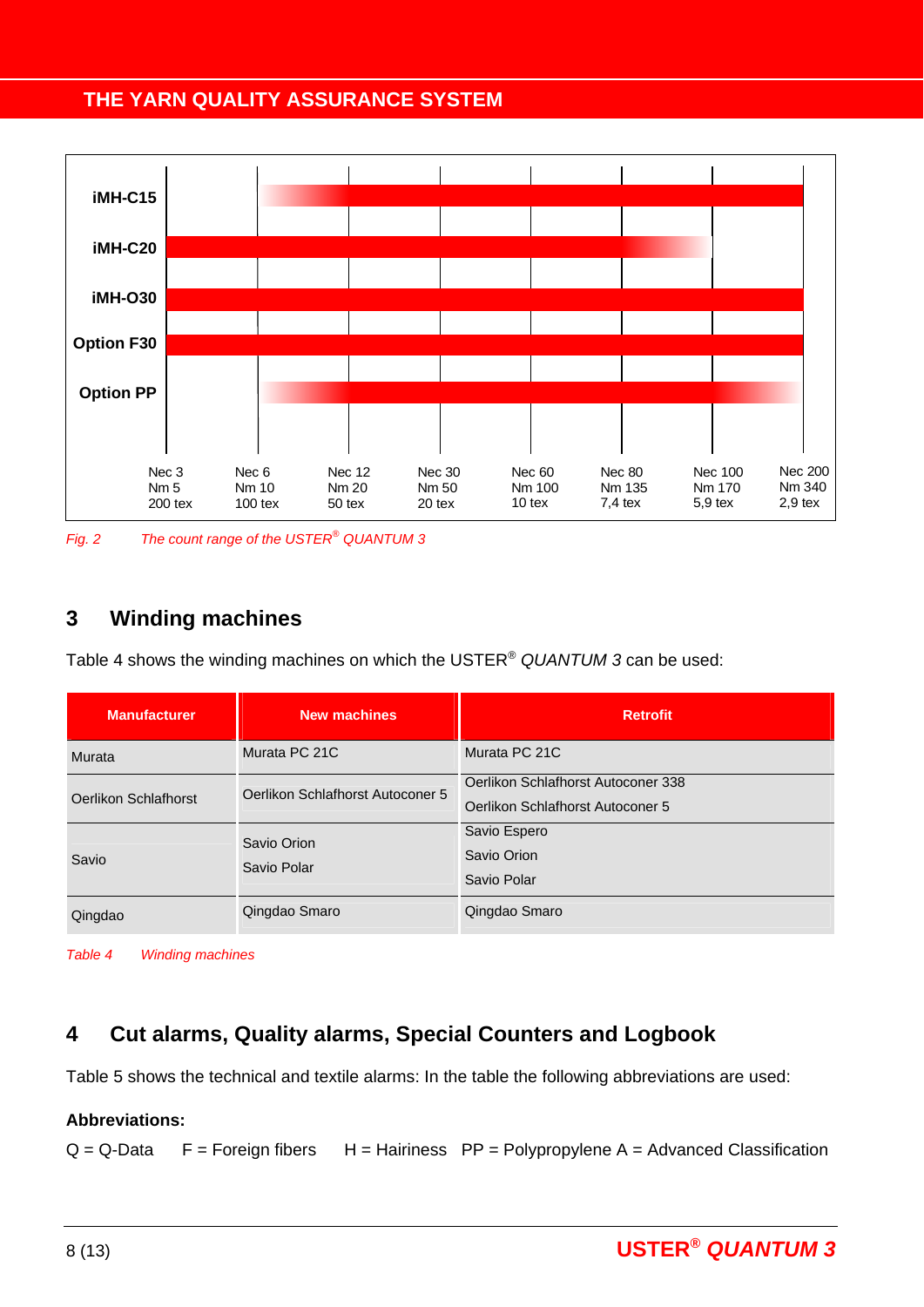| <b>Choices</b>                   | <b>Subject</b>                                                 | <b>Abbreviation</b>    | <b>Options</b><br>needed | <b>Comment</b>                                                   |
|----------------------------------|----------------------------------------------------------------|------------------------|--------------------------|------------------------------------------------------------------|
| Yarn fault alarms                | Short thick places                                             | <b>NSA</b>             | Basic                    |                                                                  |
|                                  | Long thick places                                              | LA                     | Basic                    |                                                                  |
|                                  | Thin places                                                    | <b>TA</b>              | <b>Basic</b>             |                                                                  |
|                                  | Wrong count                                                    | CA                     | <b>Basic</b>             | Monitoring of the fault frequency                                |
| (ALARM)                          | Count deviation and uneven,<br>long thick and thin places      | <b>CCA</b>             | Basic                    |                                                                  |
|                                  | Foreign matter                                                 | FA                     | F                        |                                                                  |
|                                  | Polypropylene fibers                                           | <b>PPA</b>             | <b>PP</b>                | iMH C15F30PPand C20F30PP                                         |
|                                  | <b>Periodic faults</b>                                         | <b>PFA</b>             | Q                        | Monitoring of the fault frequency                                |
|                                  | Splice failure ration alarm                                    | <b>JRA</b>             | <b>Basic</b>             | Monitoring of the frequency                                      |
| Q-Registration<br>Q-Blocking     | Coefficient of variation, mean of<br>entire machine or article | CV-MV                  | Q                        | Absolute monitoring of the CV-<br>MV; upper and lower limit.     |
| Q-Cut (Ejection)<br>Q-Blocking / | Coefficient of variation per<br>position                       | CV-SP                  | Q                        | Relative deviation of the CV-MV<br>value                         |
| <b>Sucking</b>                   | Hairiness,<br>mean value of the group                          | H-MV                   | H                        | Absolute monitoring of the H-MV<br>value; upper and lower limit. |
|                                  | Hairiness per winding position                                 | H-SP                   | H                        | Absolute deviation of the H-MV<br>value                          |
|                                  | Class Alarm                                                    | <b>CMT</b>             | Q                        | 5 individual classes for alarm<br>monitoring can be selected     |
|                                  | Frequent neps                                                  | IP                     | Q                        | Monitoring of the frequency                                      |
|                                  | Frequent thick places                                          | IP                     | Q                        | Monitoring of the frequency                                      |
|                                  | Frequent thin places                                           | IP                     | Q                        | Monitoring of the frequency                                      |
|                                  | Tailored classes (NSL)                                         | tNSL                   | A                        | Monitoring of the frequency                                      |
|                                  | Tailored classes (T)                                           | tT                     | A                        | Monitoring of the frequency                                      |
|                                  | Tailored classes (FD)                                          | tFD                    | A                        | Monitoring of the frequency                                      |
|                                  | Tailored classes (FL)                                          | tFL                    | $\overline{A}$           | Monitoring of the frequency                                      |
| <b>Special Counters</b>          | Upper yarn cuts                                                | U                      | <b>Basic</b>             |                                                                  |
|                                  | Machine-associated additional<br>cuts                          | A                      | <b>Basic</b>             |                                                                  |
|                                  | Yarn jump monitoring /<br>registration/alarm                   | JPM / JPM<br>reg / JPA | <b>Basic</b>             | Monitoring of the frequency                                      |
|                                  | Drum wrap monitoring /<br>registration/alarm                   | DWM / DWM<br>reg /DWA  | Basic                    |                                                                  |
|                                  | Drum signal monitoring                                         | <b>DSM</b>             | <b>Basic</b>             |                                                                  |
|                                  | Special cuts                                                   | <b>SPC</b>             | <b>Basic</b>             |                                                                  |
| Logbook                          | Recording of all changes and<br>alarms                         | Logbook                | <b>Basic</b>             | Monitoring of the logbook entries                                |

*Table 5 Cut alarms, Quality alarms, Special Counters and Logbook*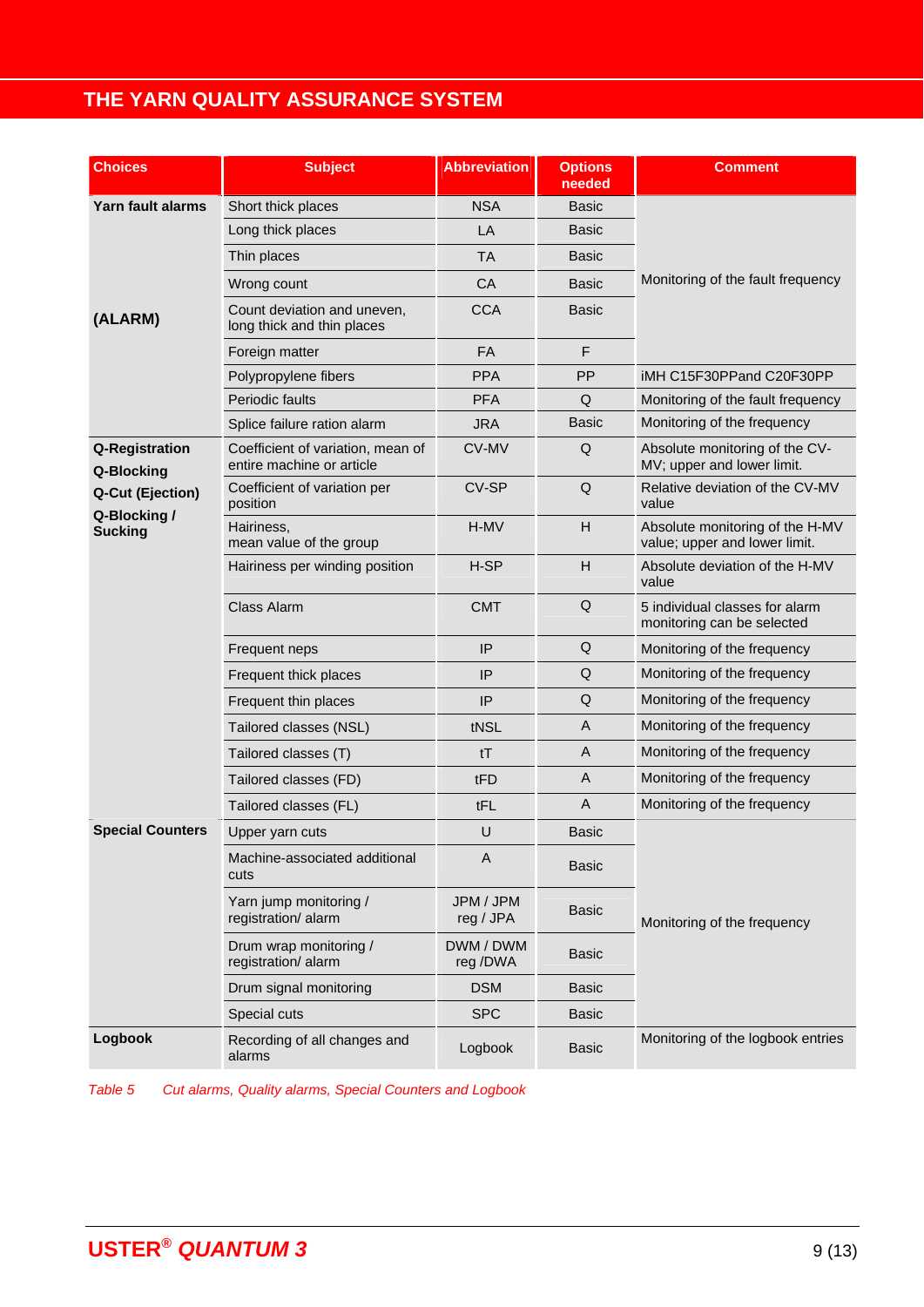## **5 Reports**

Table 6 shows various reports. Reports can be transferred to an USB stick or to an optional printer.

|                      | <b>Feature</b>                                            | <b>Per position</b> |                 | Per group      |                 | <b>Necessary</b> |                                           |
|----------------------|-----------------------------------------------------------|---------------------|-----------------|----------------|-----------------|------------------|-------------------------------------------|
| <b>Groups</b>        |                                                           | <b>Display</b>      | <b>Printout</b> | <b>Display</b> | <b>Printout</b> | options          | <b>Comment</b>                            |
| Machine<br>data      | Production time, effective<br>running time, winding speed | ---                 | ---             | ✓              | $\checkmark$    | <b>Basic</b>     |                                           |
|                      | Produced yarn length                                      | $\checkmark$        | $\checkmark$ *  | $\checkmark$   | $\checkmark$    | Basic            |                                           |
| Settings             | Setting of the clearing- and<br>alarm parameters          | ---                 | ---             | $\checkmark$   | $\checkmark$    | <b>Basic</b>     |                                           |
| Yarn<br>Faults       | Number of all yarn faults YF<br>absolute                  | $\checkmark$        | ---             | $\checkmark$   | $\checkmark$    | <b>Basic</b>     |                                           |
|                      | Number of all yarn faults YF /<br>100 km                  | $\checkmark$        | $\checkmark$ *  | $\checkmark$   | $\checkmark$    | <b>Basic</b>     |                                           |
|                      | Number of all yarn joints YJ /<br>absolute                | $\checkmark$        | ---             | ✓              | $\checkmark$    | <b>Basic</b>     |                                           |
|                      | Number of all yarn joints YJ /<br>100 km                  | $\checkmark$        | ---             | ✓              | $\checkmark$    | <b>Basic</b>     |                                           |
|                      | Number of N, S, L, T, Cp, Cm,<br>CCp, CCm absolute        | ✓                   | ---             | ✓              | $\checkmark$    | <b>Basic</b>     |                                           |
|                      | Number of N, S, L, T, Cp, Cm,<br>CCp, CCm / 100 km        | ✓                   | $\checkmark$ *  | $\checkmark$   | $\checkmark$    | <b>Basic</b>     |                                           |
|                      | Periodic Faults absolute                                  | $\checkmark$        | ---             | $\checkmark$   | $\checkmark$    | Q                | List of reports:<br>Per shift, per        |
|                      | Periodic Faults / 100 km                                  | $\checkmark$        | $\checkmark$ *  | $\checkmark$   | $\checkmark$    | Q                | day, per article                          |
|                      | Foreign fibers, grey or colored<br>yarns, FL, FD absolute | $\checkmark$        |                 | $\checkmark$   | $\checkmark$    | F                | Intermediate<br>report / present<br>shift |
|                      | Foreign fibers, grey or colored<br>yarns, FL, FD / 100 km | $\checkmark$        | $\checkmark$ *  | $\checkmark$   | $\checkmark$    | F                | Last shift (can<br>also be                |
|                      | Polypropylene fibers PP,<br>absolute                      | ✓                   |                 | ✓              | $\checkmark$    | PP               | configured as<br>automatic                |
|                      | Polypropylene fibers PP /<br>100 km                       | $\checkmark$        | $\checkmark$ *  | ✓              | $\checkmark$    | <b>PP</b>        | report)                                   |
|                      | Faulty yarn joint Jp, Jm<br>absolute                      | ✓                   |                 | ✓              | $\checkmark$    | <b>Basic</b>     |                                           |
|                      | Faulty yarn joint Jp, Jm /<br>100 km                      | ✓                   | $\checkmark$ *  |                | ✓               | <b>Basic</b>     |                                           |
|                      | Cuts U, JPM, SPC, DSM,<br>DWM absolute                    | ✓                   |                 | ✓              | ✔               | <b>Basic</b>     |                                           |
|                      | Cuts U, JPM, SPC, DSM,<br>DWM / 100 km                    | $\checkmark$        | $\checkmark$ *  | ✓              | ✓               | <b>Basic</b>     |                                           |
| Yarn Fault<br>Alarms | Yarn fault alarms NS, L, T, F,<br>C, CC absolute          | ✓                   |                 | ✓              | ✓               | <b>Basic</b>     |                                           |
|                      | Yarn fault alarms NS, LT, F, C,<br><b>CC</b> /100km       | $\checkmark$        | $\checkmark$ *  | ✓              | $\checkmark$    | <b>Basic</b>     |                                           |
| Yarn Fault<br>Alarms | Periodic Faults alarm PF<br>absolute                      | $\checkmark$        |                 | $\checkmark$   | $\checkmark$    | Q                |                                           |
|                      | Periodic Faults alarm PF / 100<br>km                      | ✓                   | ✓∗              | ✓              | ✔               | Q                | List of reports:                          |
| Q Alarms             | Number of CV alarms CVp,<br>CVm absolute                  | ✓                   |                 | $\checkmark$   | $\checkmark$    | Q                | Per shift, per                            |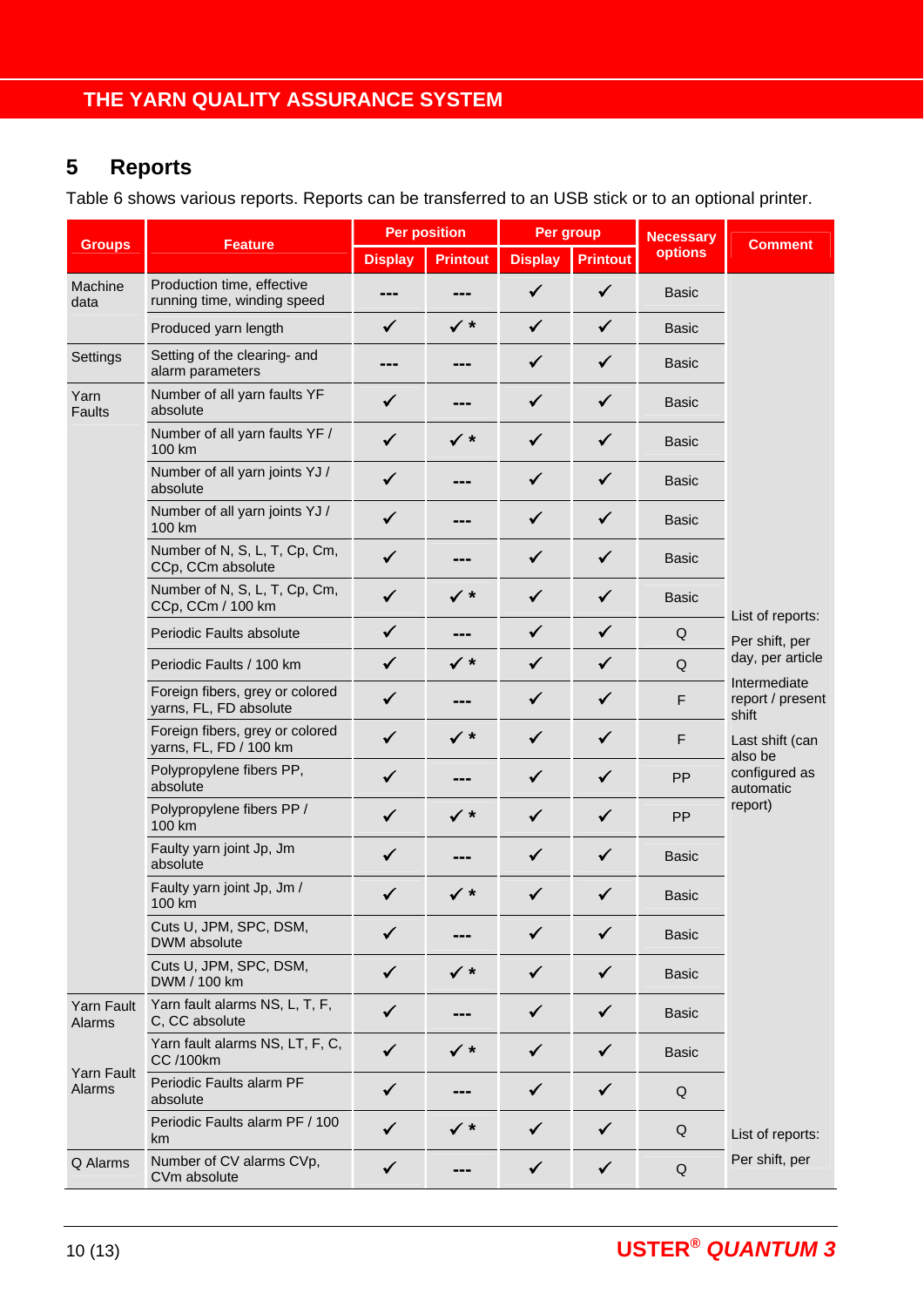|                         | <b>Feature</b>                                                               | <b>Per position</b> |                 | Per group       |                 | <b>Necessary</b>     | <b>Comment</b>                                   |
|-------------------------|------------------------------------------------------------------------------|---------------------|-----------------|-----------------|-----------------|----------------------|--------------------------------------------------|
| <b>Groups</b>           |                                                                              | <b>Display</b>      | <b>Printout</b> | <b>Display</b>  | <b>Printout</b> | <b>options</b>       |                                                  |
|                         | Number of CV alarms CVp,<br><b>CVm / 100km</b>                               | $\checkmark$        | $\checkmark$ *  | $\checkmark$    | $\checkmark$    | $\sf Q$              | day, per article<br>Intermediate                 |
|                         | Number of Hairiness alarms<br>Hp, Hm absolute                                | $\checkmark$        |                 | $\checkmark$    | $\checkmark$    | H                    | report / present<br>shift                        |
|                         | Number of Hairiness alarms<br>Hp, Hm / 100km                                 | $\checkmark$        | $\checkmark$ *  | ✓               | $\checkmark$    | H                    | Last shift (can<br>also be                       |
|                         | Number of Class-alarms<br>absolute                                           | $\checkmark$        |                 | $\checkmark$    | $\checkmark$    | $\sf Q$              | configured as<br>automatic                       |
|                         | Number of Class-alarms / 100<br>km                                           | $\checkmark$        | $\checkmark$ *  | $\checkmark$    | $\checkmark$    | $\mathsf Q$          | report                                           |
|                         | Number of Imperfection alarms<br>absolute                                    | $\checkmark$        | ---             | $\checkmark$    | $\checkmark$    | $\mathsf Q$          |                                                  |
|                         | Number of Imperfection alarms<br>/ 100 km                                    | $\checkmark$        | $\checkmark$ *  | $\checkmark$    | $\checkmark$    | $\mathsf Q$          |                                                  |
| Exceptions<br><b>SP</b> | Exceptions YF, YA, J                                                         | $\checkmark$        | $\checkmark$ *  | ---             | ---             | <b>Basic</b>         |                                                  |
|                         | Exceptions F, FA                                                             | $\checkmark$        | $\checkmark$ *  | ---             | ---             | F                    |                                                  |
|                         | <b>Exceptions QA</b>                                                         | $\checkmark$        | $\checkmark$ *  | ---             | ---             | $\sf Q$              |                                                  |
| Q Data                  | Coefficient of variation per<br>group CV-MV                                  |                     |                 | $\checkmark$    | ✓               | Q                    |                                                  |
|                         | Coefficient of variation per<br>position CV-SP                               | $\checkmark$        | $\checkmark$ *  |                 |                 | $\sf Q$              |                                                  |
|                         | Mean imperfection counts 12 in<br>different classes / 1 km                   | $\checkmark$        | $\checkmark$    | $\checkmark$    | $\checkmark$    | Q                    |                                                  |
|                         | Classification of NSLT faults /<br>100 km, absolute                          | $\checkmark$        | $\checkmark$    | $\checkmark$    | $\checkmark$    | Q, A                 |                                                  |
|                         | Classification of FD-faults /<br>100 km, absolute                            | $\checkmark$        |                 |                 | ✓               | Q, F                 |                                                  |
|                         | Classification of FL-faults /<br>100 km, absolute                            | $\checkmark$        |                 | ✔               | ✓               | Q, F                 |                                                  |
|                         | Classification of VEG-faults /<br>100 km, absolute                           | ✓                   |                 | ✓               | $\checkmark$    | Q, F                 |                                                  |
|                         | Hairiness, mean value of the<br>group H-MV                                   |                     |                 | $\checkmark$    | $\checkmark$    | H                    |                                                  |
|                         | Last value of the hairiness per<br>winding position H-SP                     | $\checkmark$        | $\checkmark$ *  | ---             | ---             | H                    |                                                  |
| Event<br>reports        | Yarn faults (N, S, L, T, C/CC,<br>F, VEG, PP, PF)                            | ✓ **                | $\checkmark$ ** | $\checkmark$ ** | √ **            | Basic, F, PP         | Yarn faults are                                  |
|                         | Textile alarms (NS, L, T, C/CC,<br>F, Q, PF<br>Blockings/Cuts/Registrations) | ✓ **                | ✓ **            | ✓ **            | $\big/$ **      | Basic, F, Q,<br>H, A | also displayed<br>showing size,<br>intensity and |
|                         | Other                                                                        | $\checkmark$ **     | $\checkmark$ ** | $\checkmark$ ** | $\checkmark$ ** | <b>Basic</b>         | classification.                                  |

*Table 6 Various reports of the USTER® QUANTUM 3*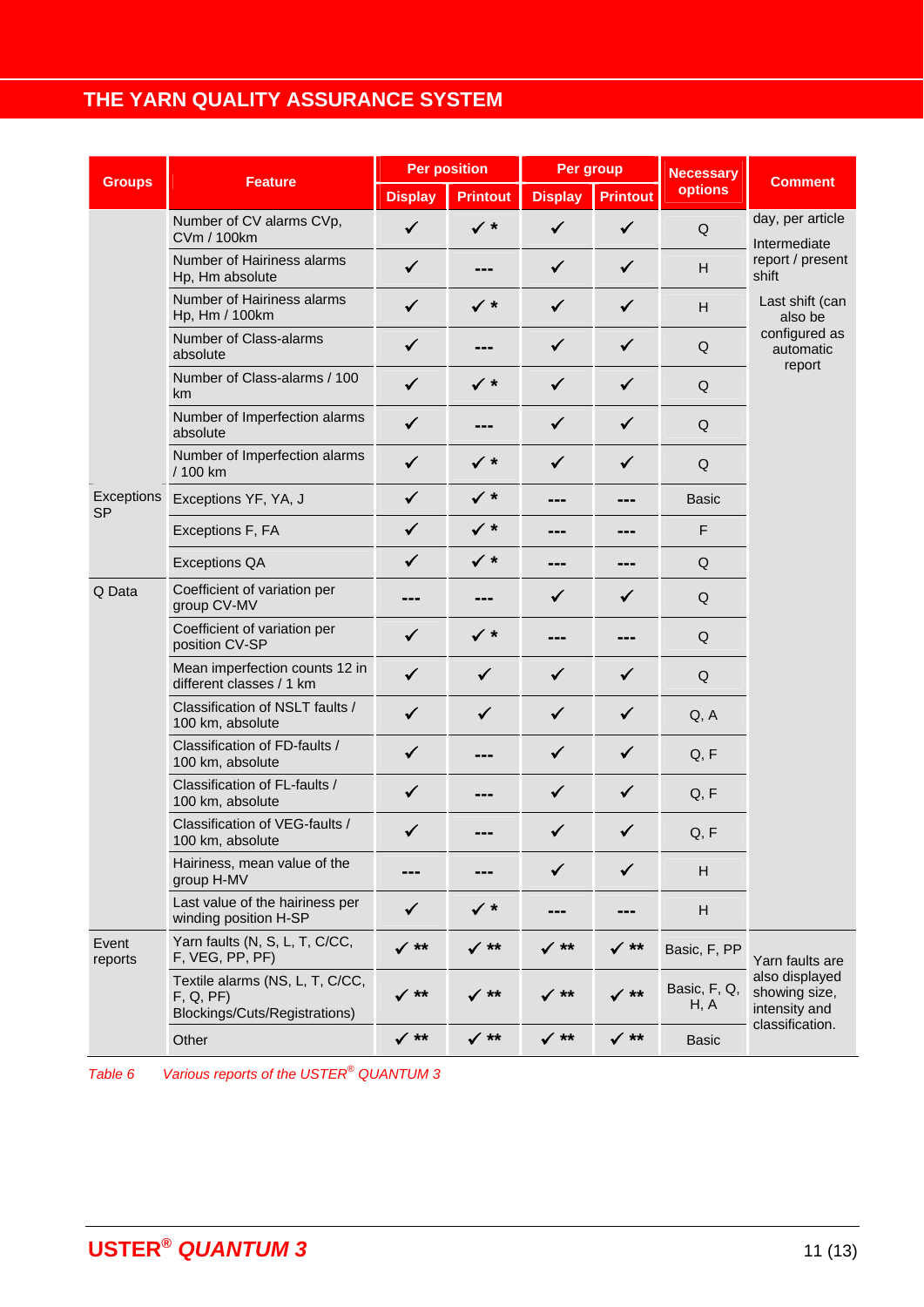### **Abbreviations:**

- $Q = Q$ -Data
- $F =$  Foreign fibers
- H = Hairiness
- PP = Polypropylene
- A = Advanced Classification
- $\checkmark$  Available
- **\*** Available if exceptions are defined and "Print all SP (spindle positions)" is selected in the menu "Configuration- Exceptions".
- **\*\*** Available if events are defined and selected in the menu "Configuration-Event report"..
- Not available